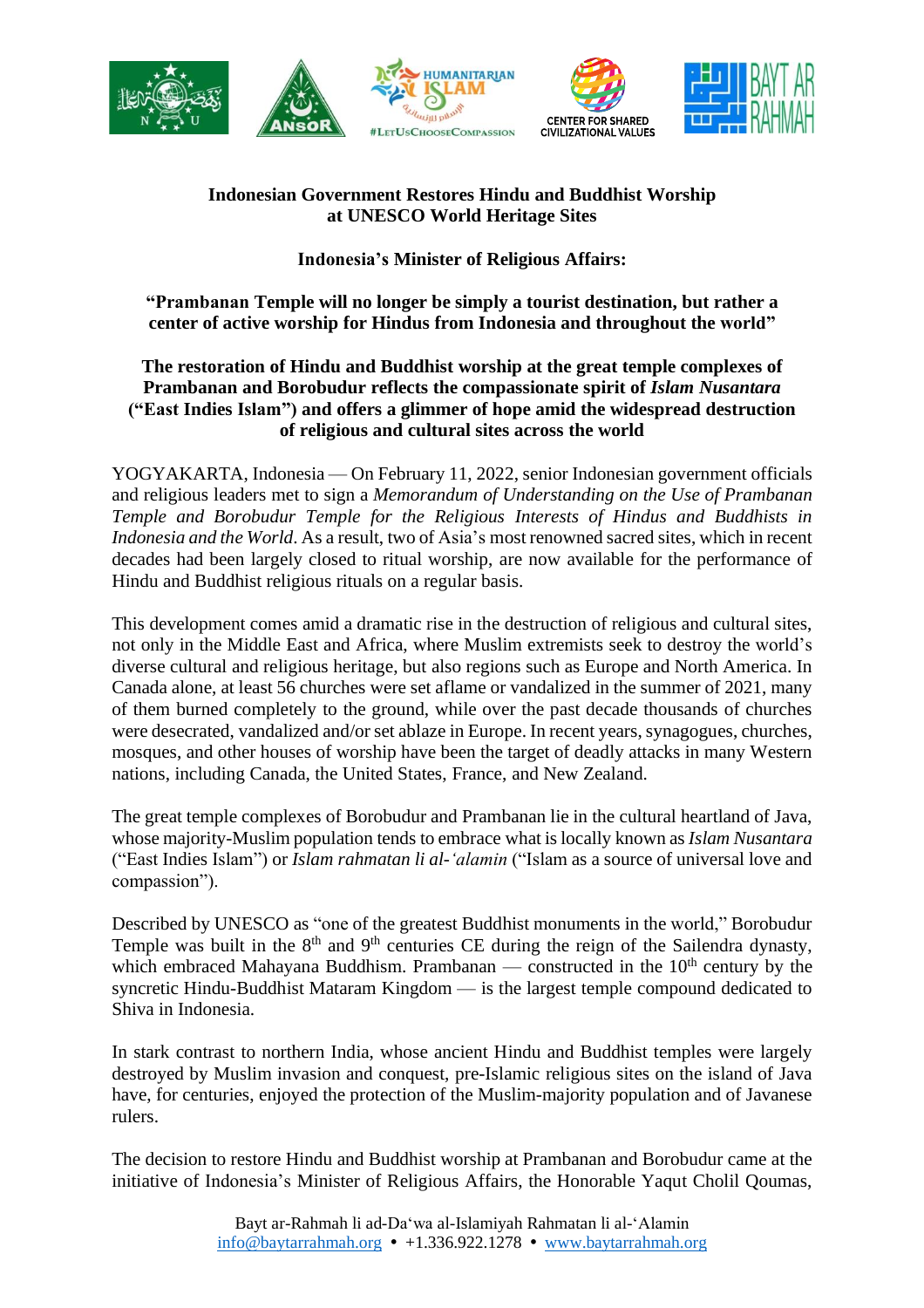and is fully supported by Nadiem Anwar Makarim, Minister of Education, Culture, Research and Technology; Sandiaga Salahuddin Uno, Minister of Tourism and Creative Economy; Erick Thohir, Minister of State-Owned Enterprises; Sri Sultan Hamengku Buwono X, Governor of Yogyakarta; and Ganjar Pranowo, Governor of Central Java.

Held in an ornate Javanese pavilion at the Governor's office in Yogyakarta, the MOU ceremony was widely covered, and praised, by Indonesian print, broadcast, and social media. Sri Sultan Hamengku Buwono X told participants, "This agreement to restore the ritual use of Prambanan, Borobudur, Mendut, and Pawon Temples by Hindu and Buddhist communities in Indonesia and throughout the world arises from the spirit of *Bhinneka Tunggal Ika* ("Oneness Amid Diversity," Indonesia's national motto). *Bhinneka Tunggal Ika* is the key to developing a nation whose people value diversity amid the harmonious mosaic of a unified Indonesia."

At a related event, Indonesian Minister of Religious Affairs, Yaqut Cholil Qoumas, [said:](https://www.baytarrahmah.org/media/2022/kementerian-agama_candi-prambanan-bisa-jadi-tempat-ibadah-massal-umat-hindu_01-16-22.pdf)

On the coming anniversary of *Nyepi* (the annual Balinese day of silence, fasting and meditation), in March of 2022, Hindus may already use Prambanan Temple as a site of mass worship. This is an unprecedented accomplishment.

I would like to thank the Acting Director General for Hindu Community Guidance, Komang Sri Marheni, for her innovative and intelligent efforts in making this a reality. I recognize that her work on Prambanan Temple very much reflects the agenda and interests of Hindus. Prambanan Temple will no longer be simply a tourist destination, but rather a center of active worship for Hindus from Indonesia and throughout the world.

Hopefully this will enable Hindus to perform their religious duty to worship, in peace and contentment. What my staff and I are doing by facilitating this is not a "job" but rather the fulfillment of our own religious duty — and struggle (*jihad)* — to serve all people of faith.

The decision by the Government of Indonesia to restore Hindu and Buddhist worship at Prambanan and Borubudur temples fulfills an aspiration often expressed by former Nahdlatul Ulama chairman and Indonesian president, H.E. Kyai Haji [Abdurrahman Wahid.](https://libforall.org/cofounder-guiding-spirit/)

"*Islam Nusantara* (Humanitarian Islam) does not seek to conquer anyone. Unlike ISIS, it does not come to destroy. Rather, it contributes to developing a better civilization for all humanity. As our Prophet (peace be upon him) said, 'I was sent for no purpose other than to perfect noble character and morality.' This is *jihad* [to build, not destroy, civilization.](https://baytarrahmah.org/2022_02_11_indonesian-government-restores-hindu-and-buddhist-worship-at-unesco-world-heritage-sites/)"

~ Nahdlatul Ulama Chairman KH. Yahya Cholil Staquf

\_\_\_\_\_\_\_\_\_\_\_\_\_\_\_\_\_\_\_\_\_\_\_\_\_\_\_\_\_\_\_\_\_\_\_\_\_\_\_\_\_\_\_\_\_\_\_\_\_\_\_\_\_\_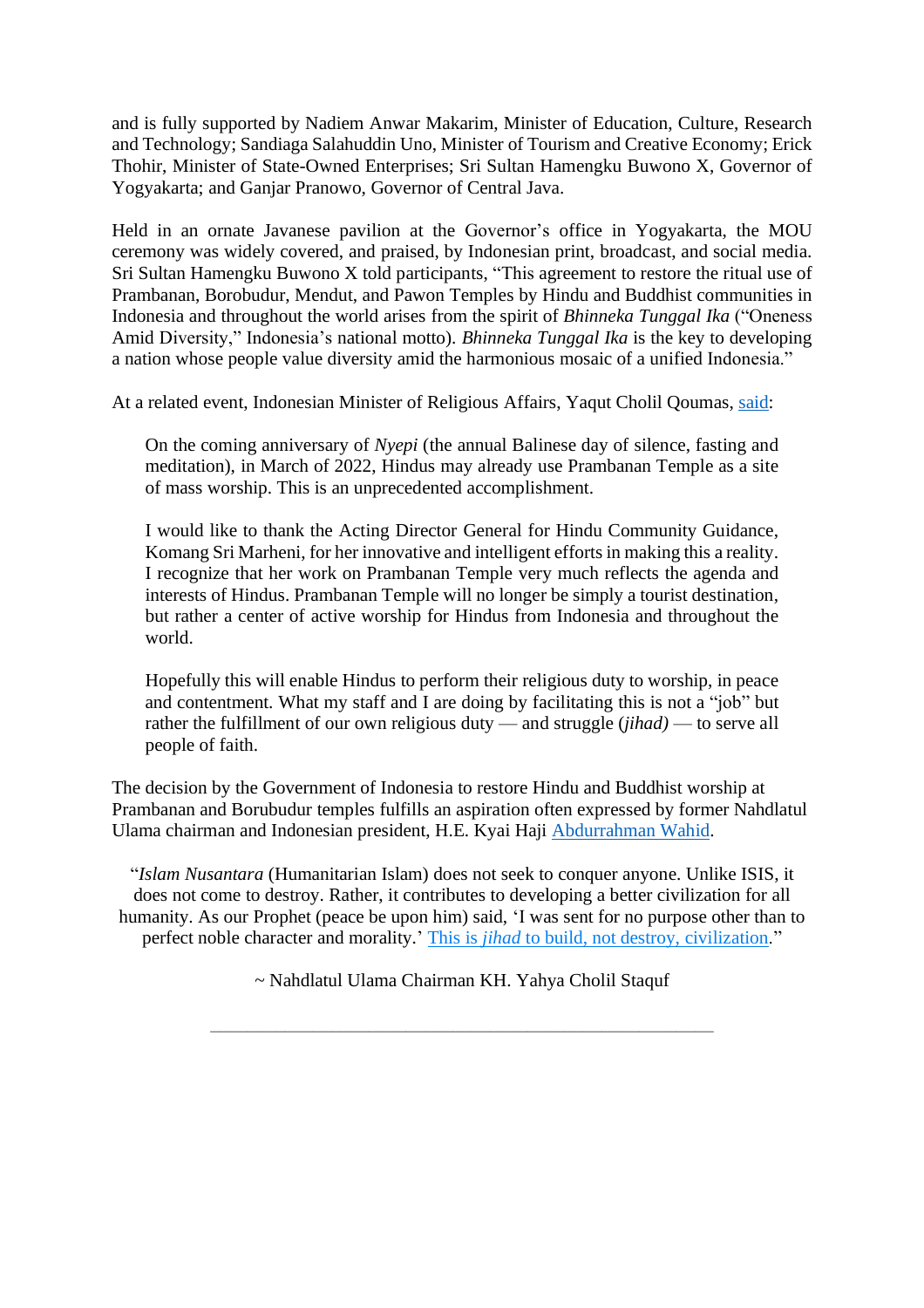The original [Indonesian](https://www.baytarrahmah.org/media/2022/kementerian-agama_angayubagia-upacara-syukur-umat-hindu-di-prambanan-usai-nota-kesepakatan_02-12-22.pdf) version of the following article appears on the website of the Republic of Indonesia's Ministry of Religious Affairs:

## **Hindu Thanksgiving Ceremony ("***Angayubagia***") in Prambanan Following Memorandum of Understanding**

YOGYAKARTA (Ministry of Religious Affairs) --- The sun's heat seemed to abate a little when a hundred Hindu worshippers began to enter the Prambanan Temple complex in Yogyakarta on Friday, February 11. On this particular afternoon, the Hindu community performed a traditional rite of thanksgiving known as "*Angayubagia*."

This ceremony was held to express the Hindu community's gratitude following the issuance of an official *Memorandum of Understanding for the Use of the Prambanan, Borobudur, Mendut, and Pawon Temples for the Religious Interests of Hindus and Buddhists in Indonesia and the World*.

The ceremony consisted of performing a Hindu offering or *puja* (*pejati* in Javanese), led by a Hindu priest, Romo Mangku, in the three main temples at Prambanan: i.e., the Shiva, Brahma, and Vishnu temples. The *Angayubagia* ceremony concluded with the recitation of a communal prayer directly in front of the Shiva Temple. Dressed in traditional Balinese and Javanese religious vestments, the Hindus participating in the ceremony chanted Javanese sacred hymns and performed a temple cleansing ritual.

Also attending the ceremony were Komang Sri Marheni, Acting Director General for Hindu Community Guidance at the Republic of Indonesia's Ministry of Religious Affairs; Ishfah Abidal Aziz, Special Staff to the Minister of Religious Affairs; Anak Agung Gde Ngurah Ari Dwipayana, Coordinator, Special Staff to the President of the Republic of Indonesia; Agus Wijaya, Chairman of the Prambanan Temple "Launch Team" for Hindu Worship; and Trimo, Director of Hindu Religious Affairs at Prambanan Temple.

The Acting Director General for Hindu Community Guidance, Komang Sri Marheni, explained that the *Memorandum of Understanding* was issued in order to ensure the comfort of Hindus performing religious worship there. "Before, to perform worship, we had to secure a permit. We rarely received permission more than a day or two before an event. This often made us anxious about whether the event could proceed or not. But no longer," said Komang.

Anak Agung Gde Ngurah Ari Dwipayana, Coordinator to the Special Staff of the President of the Republic of Indonesia, emphasized that Hindus should always maintain a mindset that Prambanan Temple belongs to the entire nation, and people, of Indonesia. "This temple belongs to the universe. It belongs to Indonesia. It belongs to our nation. We should never think that it belongs only to Hindus," said Ari Dwipayana.

He added, "Since this temple belongs to our nation, let's discuss together how best to manage and coordinate the conduct of our religious activities here. Once we have agreed, let's go ahead and worship together."

Meanwhile, Ishfah Abidal Aziz, Special Staff to the Minister of Religious Affairs, invited Indonesia's entire Hindu community to continuously safeguard the spirit of peace developed at Prambanan Temple.